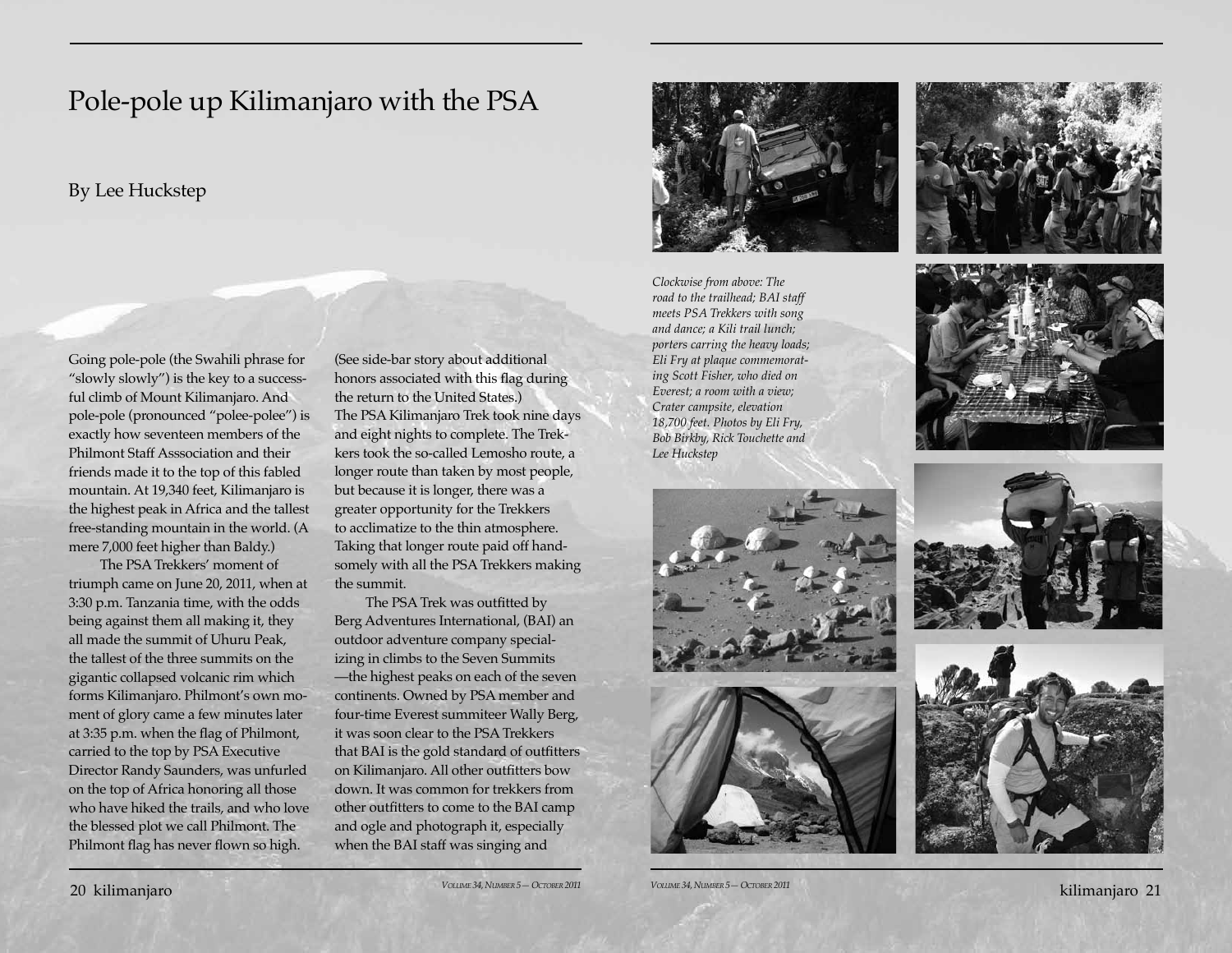dancing Kilimanjaro songs, as they did every time the PSA Trekkers entered or left camp.

The PSA Trek was personally led by Wally Berg who in turn was assisted by another distinguished PSA member: Bob Birkby—the author of the current and two past editions of the *Scout Handbook*, and the *Scoutmaster's Handbook* and *Fieldbook* as well. He was also instrumental in the founding of the Philmont Conservation Department. In addition to the leadership of Berg and Birkby, the seventeen Trekkers were supported by a staff of one hundred and ten Tanzanian guides, porters, cooks, and persons serving other functions. The enthusiasm and friendship of these Tanzanians never faltered or ebbed, even when the going was tough or the morning temperature was at zero. They always greeted the Trekkers with song and dance when entering or leaving camp, served afternoon tea as soon as the day's hiking was done, and served tea and coffee at each Trekker's tent each morning. They managed to produce three delicious meals a day including a lunch at 19,000 feet (just before the summit) and dinner and breakfast at 18,700 feet (just after the summit.) They would even carry the Trekker's packs and take the Trekker's photos for them!

Despite all this pampering from the BAI staff, climbing and descending Kilimanjaro was very tough. The trails are rough and crude by Philmont standards—they are relentless up or relentless down. Switchbacks are rare and there is no trail which is a pleasant hike. The two toughest days were climbing the Barranca Wall and summit day. The Barranca Wall required wearing helmets and scrambling up rock walls, being helped over gaps in the rock-cliff trail (with nothing below) by the BAI staff, and generally not looking over one's back at the several hundred feet of free fall—a fall meant death. Summit day, in

comparison, was a straight up slog over loose volcanic dirt and scree beginning at 16,000 feet and ending at 19,340, with oxygen growing scarcer with every step. On summit day it was not productive to look up at the top to see how far there was to go—until the very end, the end always seemed a long way off.

It is estimated that about 40,000 persons a year attempt Kilimanjaro, but many of them do not make it. Some are laid-low by altitude sickness, some succumb to attitude sickness. Some people die in the attempt. The number of deaths a year is a guarded secret, but estimates run from twenty to forty



*Above: The glaciers may be melting, but they are still big. Opposite page, clock-wise from far left: Campsite at Moir Hut; Eli Fry checking the elevation throughout the ascent—first 4,120 vertical feet to the summit, then 1,900, then 1,340, and finally nearly to the top at 260; a giant lobelia tree— Kili is famous for these; the Trekkers are only 340 vertical feet below the summit. Page 24, left to right: Climbing Great Barranco; the proudest moment—the Philmont flag unfurled on the Roof of Africa. Page 35, top to bottom: Path to cemetery where Baden-Powell is buried; Lee at the gateway to Nyeri cemetery; Rick and Lee with the unfurled Philmont flag over Baden-Powell's grave.*